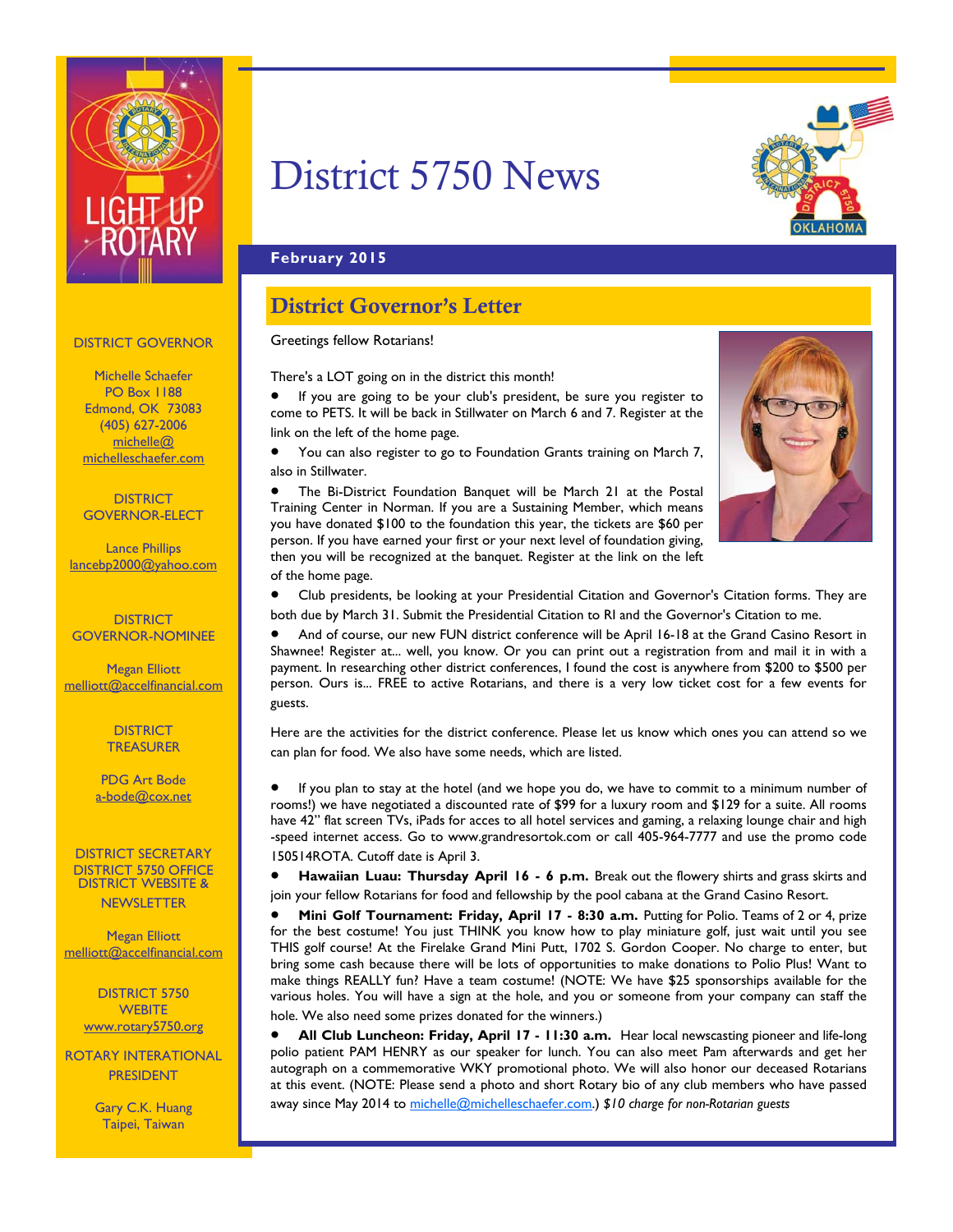# District Governor message continued...

 **Service Project: Friday, April 17 - 2 p.m.** A joint service project with our friends in the Shawnee Rotary Clubs! Change into your working duds, we'll travel down the road to Bethel Acres and volunteer to help repair damage from the 2013 tornadoes at the One Day Ranch, a no kill non-profit animal rescue, therapy, and education center. There will be a variety of tasks for all skill sets.

 **Blackjack Party: Friday, April 17 - 7 p.m.** Whether you're an experienced player or can't count to 21 without taking off your socks, come have fun at our Blackjack Party! You can use your "Rotary Bucks" to bid on great prizes! Tasty Barbeque buffet included. *\$20 charge for non-Rotarian guests.* (NOTE: We need donations for prizes which can be purchased with tickets won playing blackjack. We need small donations such as gift cards to larger prizes such as experiences and adventures.)

 **Past District Governor Breakfast: Saturday, April 18 - 7:30 a.m.** Private breakfast for our honored Past and Future District Governors.

 **Morning Plenary Sessions: Saturday, April 18 - 9:00 a.m.** See what is happening in our district, and hear from our President's Representative. (NOTE: We have some time to fill, let me know what YOU want to hear about or if you've heard an amazing speaker this year!)

 **Awards Luncheon: Saturday, April 18 - 11:30 a.m.** Hear speaker Trey Bowden tell us how to "Be a Giver" in our Rotary service. Then be there to pick up your club's awards for Governor's Citation, Club of the Year, and Rotarian of the Year. We will also recognize 25 years of Women in Rotary. And meet the next Governor! *\$10 charge for non-Rotarian guests*

 **Afternoon Plenary Sessions: Saturday, April 18 - 1:30 p.m.** Learn about the latest membership trends and work with other members to gather ideas to increase the membership in YOUR club!

**Dinner with the Governor and Guests: Saturday, April 18 - 6 p.m.** Join Governor Michelle and other conference guests for dinner (pay your own) at one of the dining venues inside the Grand Casino.

 We'll also have a poker run during the conference; every conference event you attend earns a card, at the end of the conference there will be a prize for the best hand!

As you can see there are many moving parts to the district conference, and I would happily give away a few small jobs in the upcoming weeks. Let me know if you can help!

Michelle Schaefer 2014-2015 Governor District 5750

#### DISTRICT NEWS

#### **PETS 2015**

You are invited to attend a fun, fact-filled training seminar guaranteed to bring you success during your year as President. All Presidents-Elect for 2015-16 are required to attend this seminar and Presidents-Elect-Elect are encourage to attend as well. For more information and registration, please visit the District website at www.rotary5750.org.

> PETS March 6-7

ConocoPhillips Alumni Center Oklahoma State University Stillwater, OK



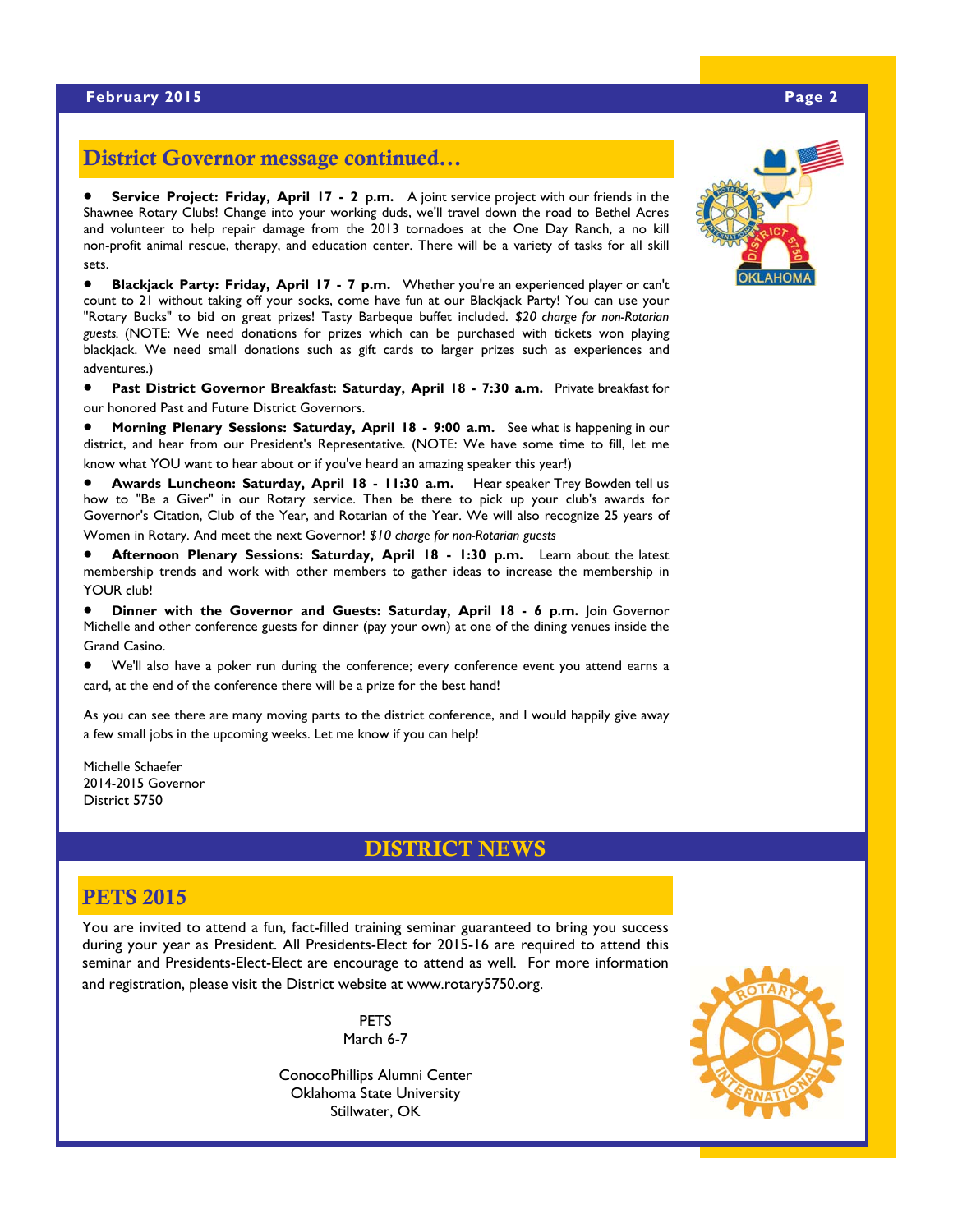### Grants Certification Training Seminar

A special session on Grants Management, in conjunction with the Presidents Elect Training, will take place as part of the Certification Process for Rotary Clubs in District 5750 that want to participate in ANY Rotary Foundation Grant – District Grant or Global Grant. For the Rotary year 2015-16.

District Grants are much like the District Simplified Grant, but more flexible. Global Grants are like Matching Grants, but bigger and more elaborate in scope and life cycle. Unlike the current grant system where The Foundation handles processing and funds disbursal, the new Grant Model makes Clubs and the District responsible for almost all aspects of the grant, from planning to oversight to completion.

Hence, the need to specific and detailed training of everyone involved in the Grant Process. In order to be certified as eligible to participate in Grants, a Club MUST have TWO members attend an official Grants Management Seminar. The first Seminar will be held on Saturday morning, March 7, 2015. The seminar will last  $\frac{1}{2}$  day and be completed by noon.

Register online at www.Rotary5750.org

#### **\*Presidents-Elect, this is included in your PETS Registration.\***

#### Bi-District Foundation Banquet

Don't miss the opportunity to attend the annual Bi-District Foundation Banquet. We will be joined by special guest Kalyan Banerjee, Past President of Rotary International and current Trustee of the Rotary Foundation as well as Ron Burton, Past President of Rotary International. Registration is available on the district website at www.rotary5750.org. Deadline for registrations is March 13th so don't wait!

Saturday, March 21, 2015—6:00 PM

NCED Conference Center & Hotel 2801 East State Hwy 9 Norman, OK 73071

Registration for sustaining members is \$60. Non-sustaining members may register for \$160 (including a \$100 contribution to The Rotary Foundation). All spouses or guests are welcome to join at a cost of \$60 each.

Presidential Citation & District Governor Citations

Club presidents, be looking at your Presidential Citation and Governor's Citation forms. They are both due by March 31 to District Governor Michelle Schaefer. Both forms are available on the District website in the left side calendar.



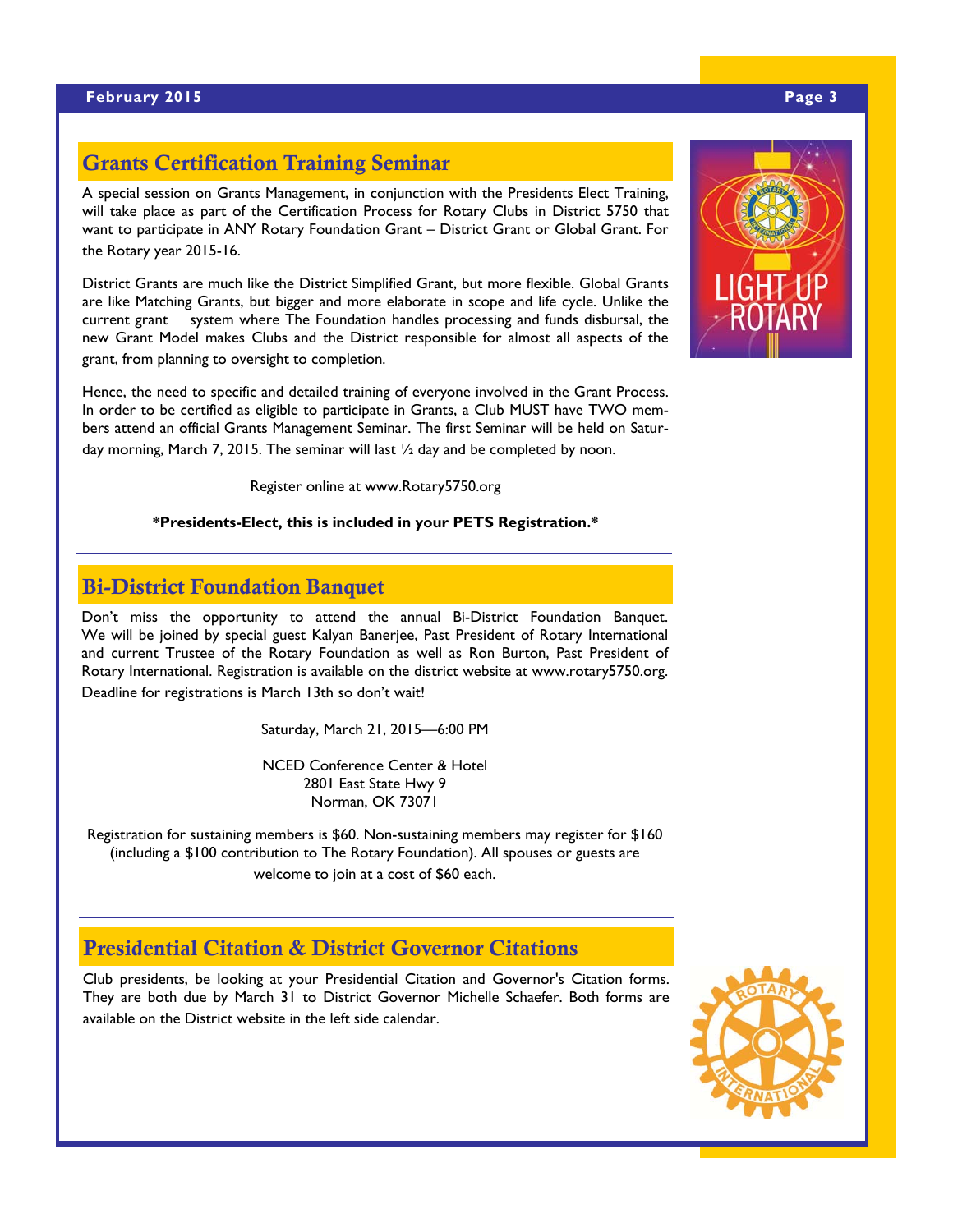#### **February 2015 Page 4 Page 4 Page 4 Page 4 Page 4 Page 4 Page 4**

### District Conference 2015

Mark your calendars for the 2015 District Conference, to be held on April 16-18 at the Grand Casino and Resort in Shawnee! Anyone who knows me knows that I don't do things the way they've always been done, so I decided to do something completely different for our conference this year! We'll start with a Hawaiian luau on Thursday evening, have a fun event on Friday morning, do a service project on Friday afternoon with the Shawnee Rotary Club, have a blackjack tournament on Friday night where you can win some great prizes, and have a fun and interesting conference on Saturday! We want you to bring your family and stay at this brand new hotel, and enjoy the fun and fellowship with your fellow Rotarians!



Registration and a full schedule of activities is available on the District website. Register now to save your spot for this sure to be fun-filled weekend!



# District 5750 Coalition STEM Project

Every club in our District has personally told me that you want to do an impactful LOCAL project. So, being responsive to the needs of our clubs, we are currently doing preliminary work to get a Global Grant which will give EVERY club that participates in our upcoming Oklahoma District 5750 Coalition STEM Project some level of matching funds. This matching could be anywhere from 10% to 100% of the funds each club commits to. The amount each club commits to will not be an open ended amount and will be limited by the ultimate size of the project. And, our goal is for this project to take place in each of our 38 local club communities!

The preliminary info I need to get started is the name of your local middle school, high school, or Vo-Tech that currently has a STEM program being offered and the name of the school Principal and/or primary contact for that program.

This Oklahoma District 5750 Coalition STEM Project will put money into your local school, raise the level of recognition of Rotary in your local community, and help fund a program that will train students for jobs that have a shortage of qualified Oklahomans. It will prepare and encourage our students to remain in Oklahoma and eventually fill high paying jobs when they graduate in the years to come. Additionally, each local school will be able to tailor their STEM products needed based on their individual local needs.

As you can imagine, This Oklahoma District 5750 Coalition STEM Project is a major undertaking that will take time and effort to develop and coordinate. So, I plan to spend a lot of time listening to each of our clubs and defining and facilitating this so you can all have something you will be proud to present to your community.

Please get with your incoming Presidents and start working on this as soon as possible since this will take us into next Rotary year.

My contact email is: hal@networkequipment.net and my cell is: (405) 210-4363

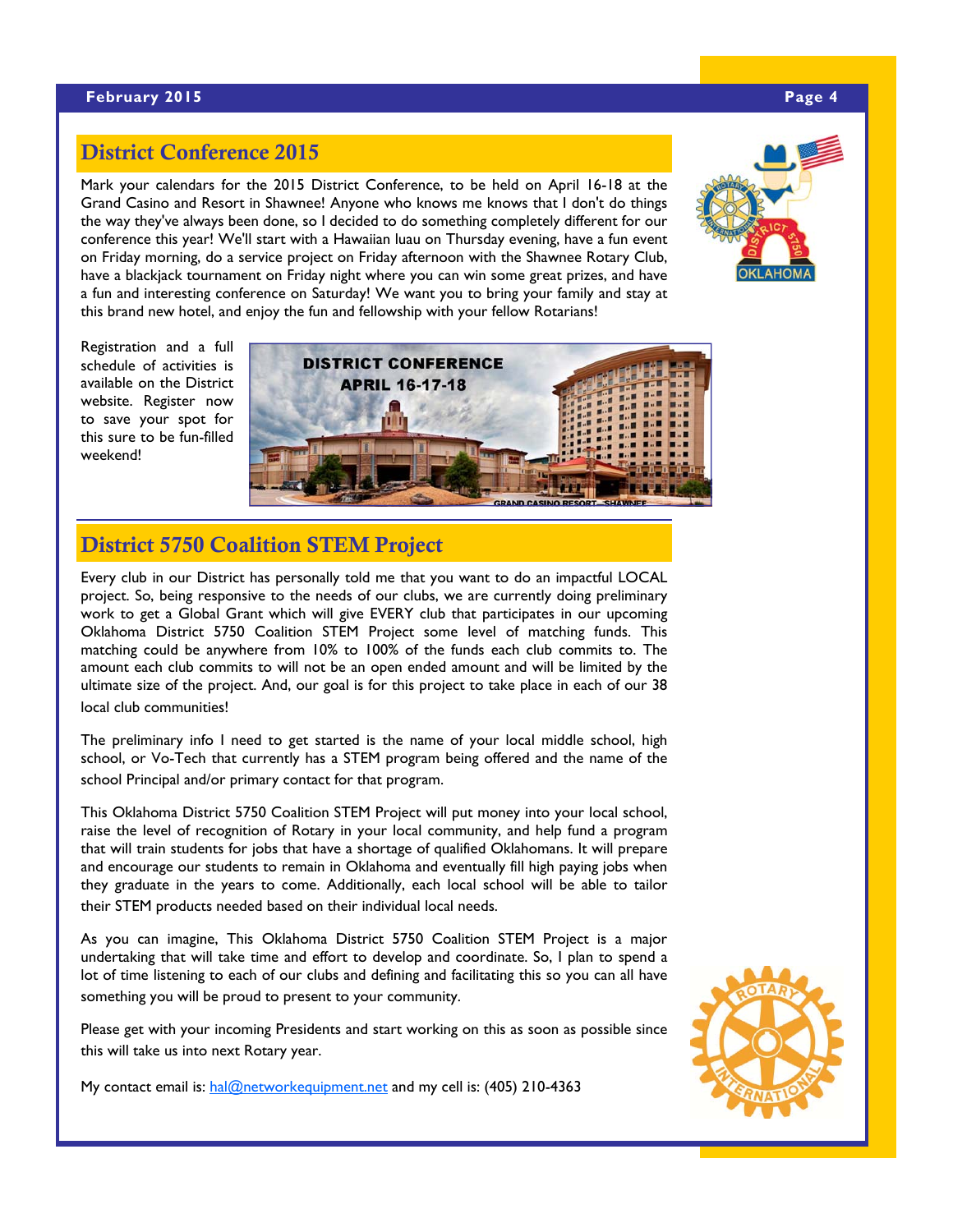#### **February 2015 Page 5 Page 5**

### Springtime in Wine Country

Spend a week with Rotarians in Hungary; celebrating a project is Szekszard, Hungary at a maternity hospital. We will be flying into Budapest, leaving the  $9<sup>th</sup>$  of May, arriving on the tenth. We will spend the night there and travel to Szekszard on the  $H^{\text{th}}$ . The Rotarians from that community will welcome us and our friends from Budapest at their Rotary meeting on the  $12<sup>th</sup>$ . We will spend some time seeing the country-side and celebrate the project dedication on the  $15<sup>th</sup>$  followed by a luncheon., then traveling back to Budapest on the afternoon of the  $15<sup>th</sup>$  (about a two hour drive). There we will interact with our partner Club in Budapest City. We will spend the  $16<sup>th</sup>$  touring beautiful Budapest, returning home on Sunday the 17<sup>th</sup>.

Approximate airfare is \$1400. Mary Jane Calvey has reserved flights through American but those who wish to use miles on other airlines are welcome to do so. Hotels will be arranged by our Rotarian friends and are usually reasonably priced. We need to know as soon as possible because there are not too many hotels available in Szekszard.

For additional information, please contact Mary Jane Calvey at mjcalvey@rwmsinc.com

#### An Opportunity to Help in Panama

The Scabies eradication project is gearing up for the spring efforts on 4 islands off the east coast of Panama and we need your help. March 21 and 22, March 28 and 29, April 11 and 12, April 18-19 and April 25-26<sup>th</sup> are all dates when our sister club in Panama City could use our help. We need to arrive a day or two early and fly out with the Volunteers from Panama on those weekends. It is possible that you could do two weekends, with some time to relax in Panama in between as well as visiting the Rotary Club meeting (lunch on Wednesdays).

This is somewhat short notice but flying to Panama City is easy, since they are in our time zone. Please check with Mary Jane Calvey as soon as possible to co-ordinate who will visit when. The work involves help with co-ordination, administering the medications, occluding bedding and clothing etc. This is not glamorous but it is very rewarding to know that we are helping eradicate a disease that has been a scourge to the San Blas islanders for generations. Micalvey@rwmsinc.com, 405-401-4443.

#### Rotary Expanding Innovative & Flex Club Pilot

The RI Board of Directors is expanding the Innovative and Flexible Club pilot from 200 to 1,000 clubs beginning **1 July 2015 through 30 June 2017**.

The **Innovative and Flexible Club pilot**, will evaluate the impact of various changes to meeting format, leadership structure, membership qualifications and requirements on a club's ability to sustain and increase membership, implement successful programs and service projects, and support The Rotary Foundation.

To participate in this pilot, clubs must:

- Have chartered before 30 June 2010
- Be in good financial standing
- Have at least 20 members
- Not be participating in the 2011-17 membership pilots

**The deadline for submitting a pilot application form is 31 March 2015.** District and club officers will be notified of clubs selected to participate in June 2015.tions.



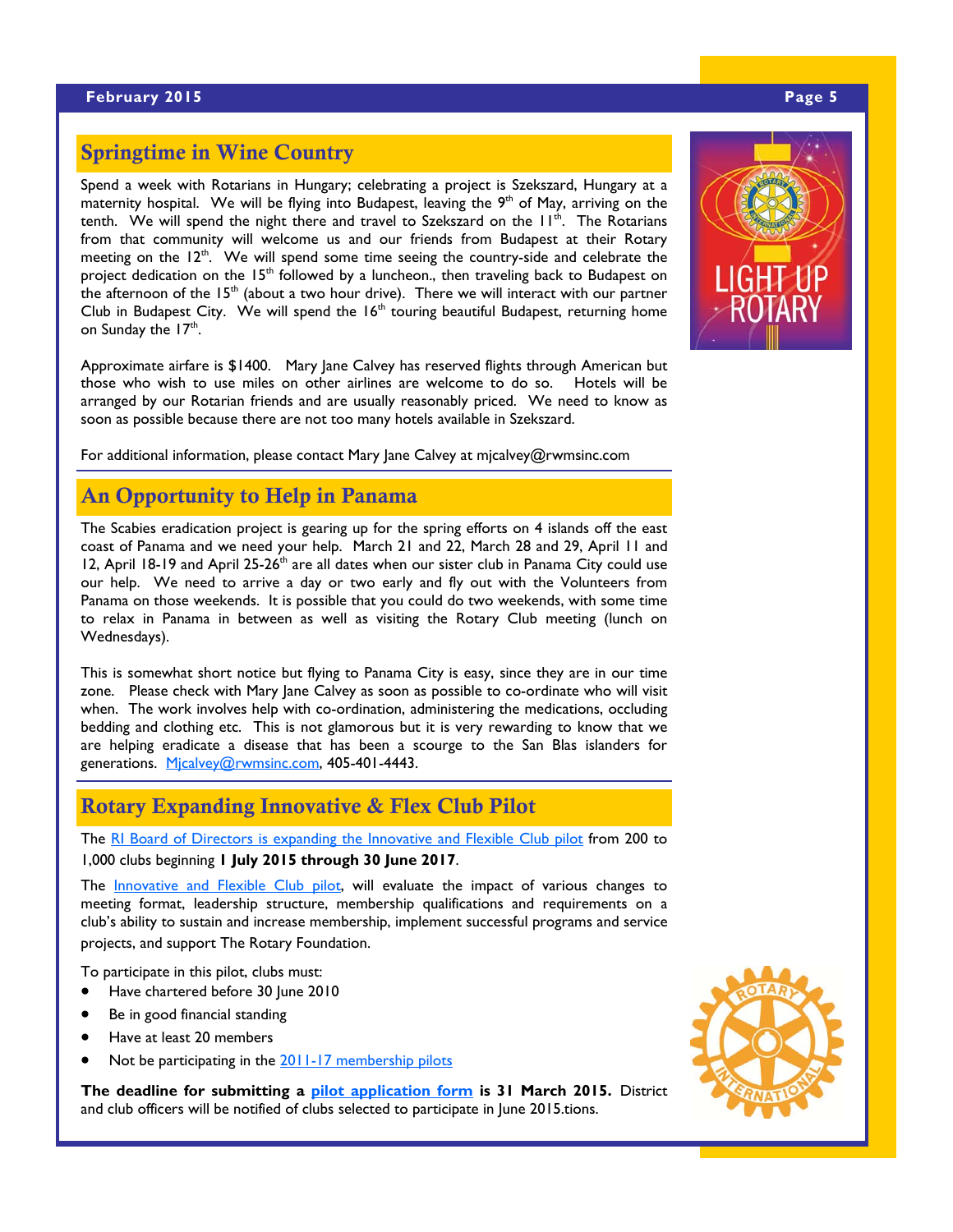#### CLUB NEWS

#### Chandler - Irish Stew Fundraiser

Join the Rotary Club of Chandler for their annual Irish Stew Fundraiser!

Friday, March 13, 2015 - 11:30 am to 1:30 pm First Christian Church, 614 Manvel Ave. \$7 per person

Menu: Great Beef Stew Crackers, if Cornbread is not for you Home-made desserts Iced tea, water, coffee

### Guthrie - Annual Spaghetti Feed

The Guthrie Rotary Club will be holding our Annual Spaghetti Feed on Thursday, March 26 at the 1st United Presbyterian Church Fellowship Hall, 102 E. Noble in Guthrie. We will serve from 11:30 a.m. to 1:30 p.m. and in the evening from 5:00 p.m. to 7:00 p.m. Adult tickets are \$7.00 and children under 12 are \$3.00. Proceeds are used for local scholarships. Come join us!

#### Mustang - New Meeting Time

Mustang Rotary is now meeting at Noon on Tuesdays at Tax Now - 1321 E State Highway 152. Join us for a fun meeting make-up!

# Midtown - Spelling Bee(r)

Join Midtown Rotary on February 27 at The Paramount on Film Row in downtown OKC for our Fifth Annual Spelling Bee(r)! This fundraiser combines a beer tasting with brews from local Anthem Brewery and an adult spelling bee with a \$500 grand prize. We'll also have food from The Paramount available and a great array of silent auction items. The event will start at 6pm, and spelling starts promptly at 7pm. Tickets are \$40 in advance, \$45 at the door. We are also offering a designated driver ticket for \$20. Check out our website at www.okcmidtownrotary.org for more information and to purchase your tickets.





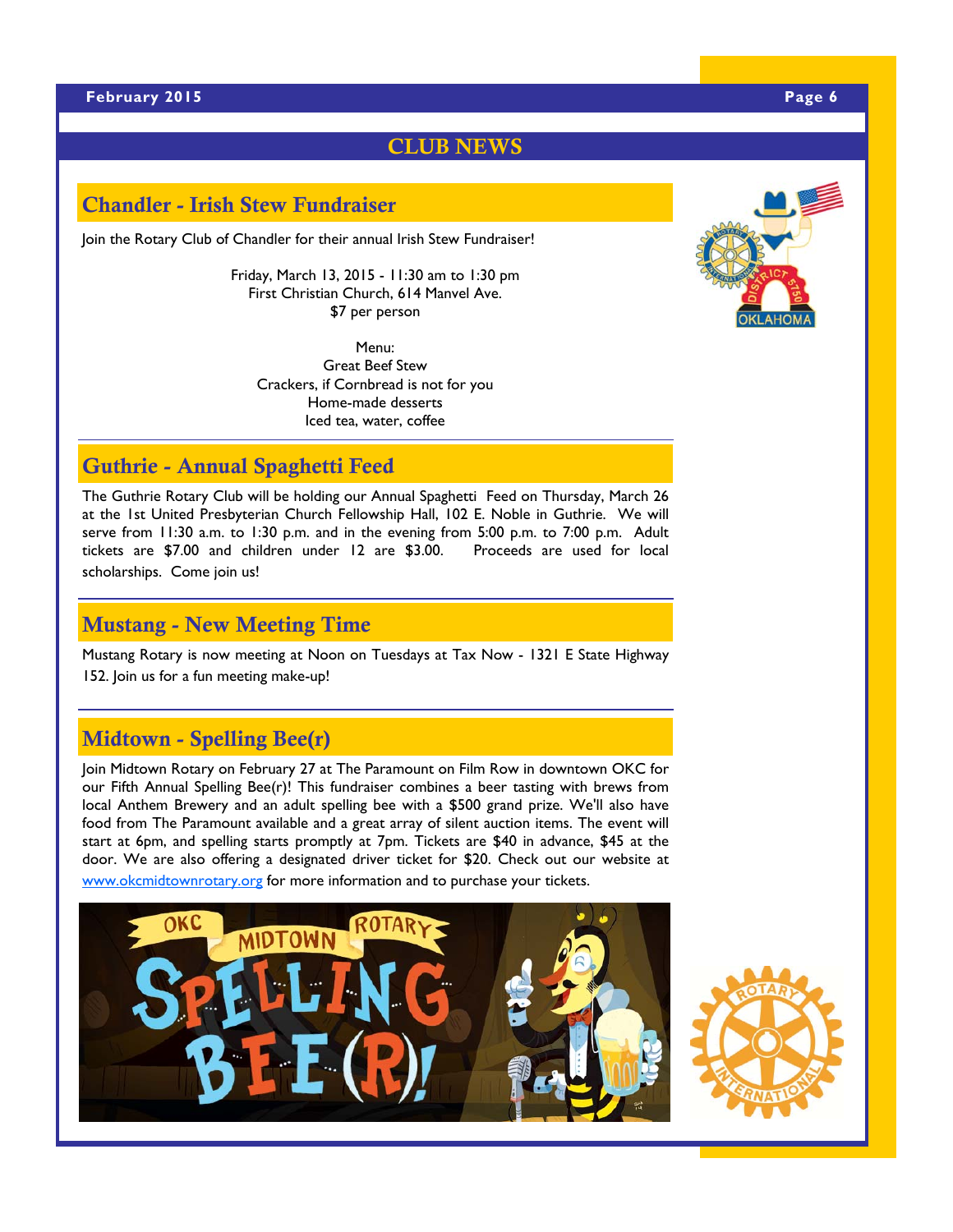#### **February 2015 Page 7 Page 7**

### Chandler - Apple Dumpling Adventure

January 22, 2015 - It was Andy & Elmer's Apple Dumpling Adventure for the 2nd Graders today. It's a neat way for the kids to learn about The Four-Way Test that Rotarians think, say and do.





# East Oklahoma County - Mid Del Youth & Family Shelter

Past President Donna Groves, Past President Bobbie Freeman and President Sammie Turek present items to the Mid Del Youth and Family's emergency shelter. Darla Cheek accepts the personal items along with bicycles and helmets for the Shelter.

The items were purchased using club funds and a district grant.



# Guthrie - Annual Spaghetti Feed

One of EOC's 2 major fundraiser's, the Valentine's Dinner, was held February 9th.